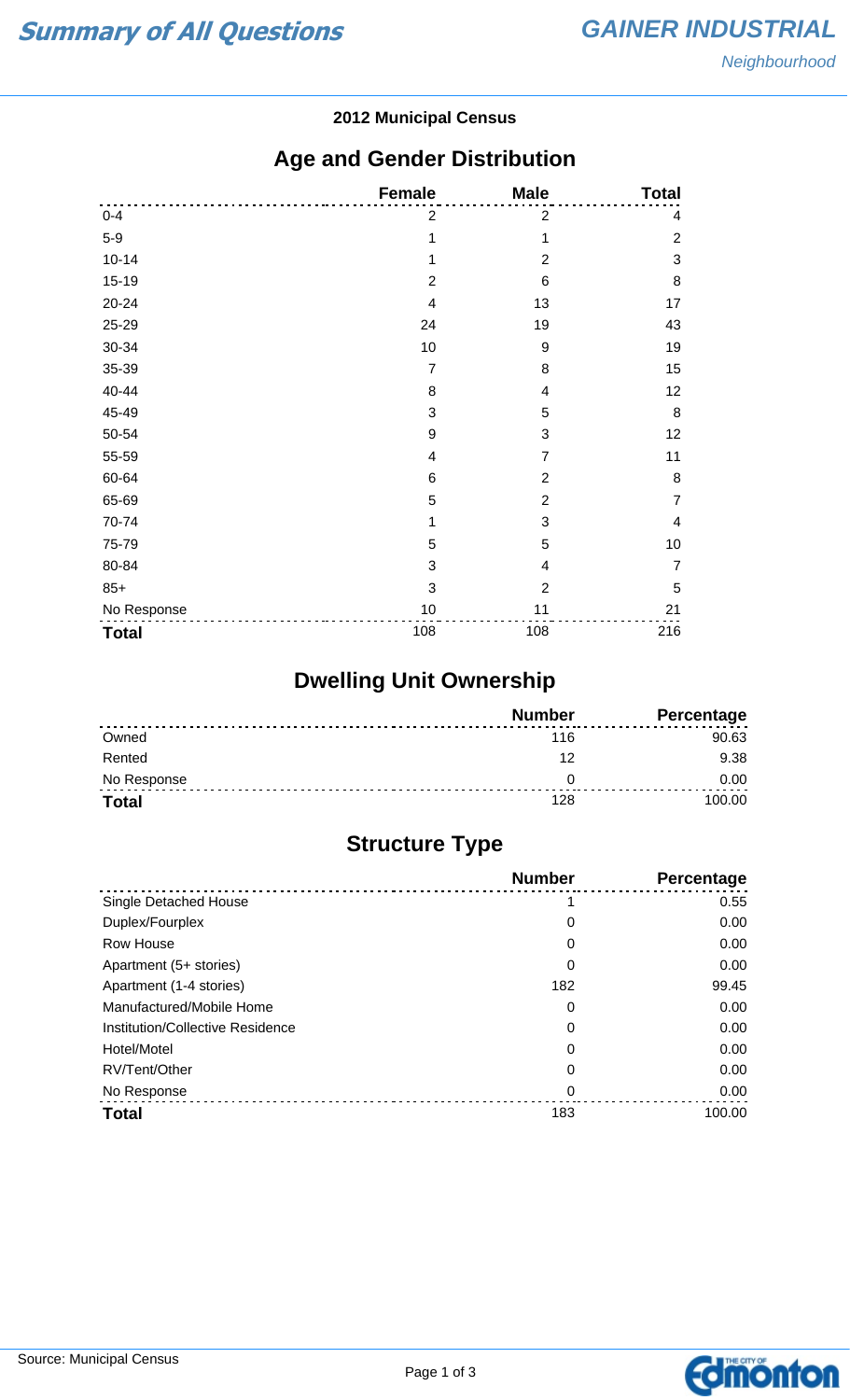# **Dwelling Unit and Property Status**

|                           | <b>Number</b> | Percentage |
|---------------------------|---------------|------------|
| Occupied                  | 128           | 53.33      |
| Unoccupied                | 53            | 22.08      |
| Vacant Lot                | 57            | 23.75      |
| <b>Under Construction</b> | 0             | 0.00       |
| No longer in use          | 2             | 0.83       |
| No Response               | 0             | 0.00       |
| <b>Total</b>              | 240           | 100.00     |

#### **Marital Status**

|                      | <b>Number</b> | Percentage |
|----------------------|---------------|------------|
| Married              | 68            | 31.48      |
| Common-law           | 22            | 10.19      |
| Separated/ divorced  | 10            | 4.63       |
| <b>Never Married</b> | 97            | 44.91      |
| Widowed              | 9             | 4.17       |
| No Response          | 10            | 4.63       |
| <b>Total</b>         | 216           | 100.00     |

### **Employment Status**

|                            | <b>Number</b>  | Percentage |
|----------------------------|----------------|------------|
| Preschool                  | 5              | 2.31       |
| Kindergarten - Gr.6        | $\overline{2}$ | 0.93       |
| Gr.7 - Gr.9                | 3              | 1.39       |
| Gr.10 - Gr.12              | 5              | 2.31       |
| Post Secondary Student     | 12             | 5.56       |
| Homemaker                  | 2              | 0.93       |
| Employed 0-30 hrs          | 15             | 6.94       |
| Employed 30+ hrs           | 120            | 55.56      |
| Unemployed                 | 4              | 1.85       |
| Retired                    | 37             | 17.13      |
| Permanently unable to work | 1              | 0.46       |
| Other                      | 0              | 0.00       |
| No Response                | 10             | 4.63       |
| <b>Total</b>               | 216            | 100.00     |

### **Term of Residence at this Location**

|                              | <b>Number</b>  | Percentage |
|------------------------------|----------------|------------|
| 5 years or more              | 0              | 0.00       |
| 3 years to less than 5 years | 77             | 35.65      |
| 1 year to less than 3 years  | 53             | 24.54      |
| Less than 1 year             | 79             | 36.57      |
| Child less than 1 year       | $\overline{2}$ | 0.93       |
| No Response                  | 5              | 2.31       |
| <b>Total</b>                 | 216            | 100.00     |